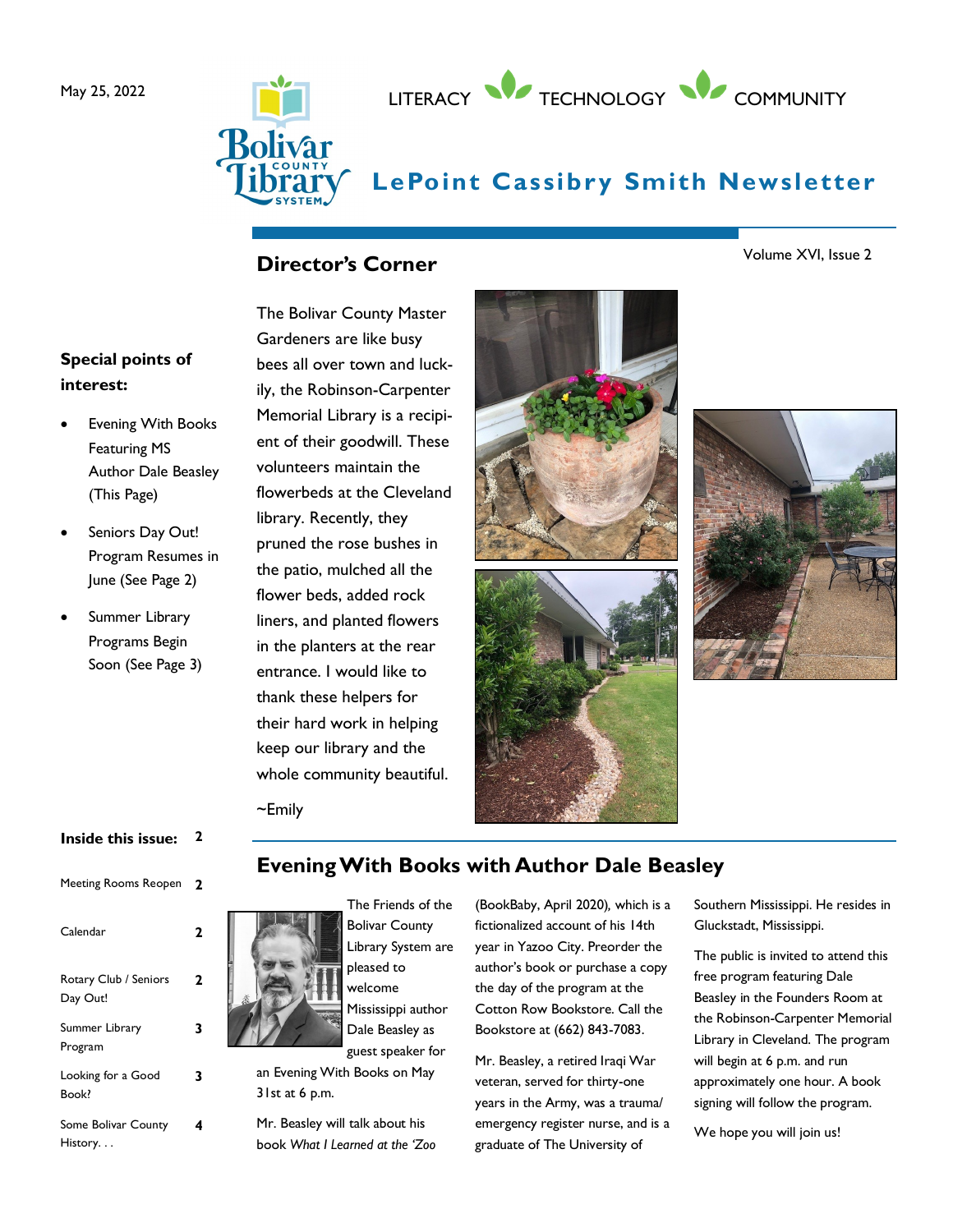*"It is a great thing to* 

*start life with*

*a small number of* 

*really good books* 

*which are your*

*very own."*

~Arthur Conan Doyle

from

*Through the Magic Door* 

# **Meeting Rooms Re-Open at Cleveland, Rosedale & Shelby**

We are pleased to announce that the meeting rooms in Cleveland, Rosedale, and Shelby are now open for reservations. To reserve a room, call the library where you wish to meet.

**Permissible Uses:** The meeting rooms may be used for gatherings of a community-oriented nature including non-profit, civic, cultural, informational, or educational uses, or by entities of the local, state, or federal government.

#### **Prohibited Use:**

• Meeting rooms may not be used for social gatherings that include, but are not limited

to: showers, parties, dances, reunions, sales meetings, recruitment drives, and weddings.

- Use of the meeting room for commercial activity is prohibited. Individuals or groups may not charge a fee for attendance, take up a collection or donation, or market or sell goods or services. Non-profit groups may charge for the cost of materials used in a program, food items, and/or membership dues.
- Meeting rooms may not be used for regularly scheduled religious services; however, religious study groups are permitted.

A representative from any group wishing to reserve a room must complete an application found at Appendix J of the Meeting Room Policy, which may be obtained at the Branch where you wish to meet or go to our website at <https://bolivar.lib.ms.us> to print a copy. The application must be renewed each year and whenever the representative of a group changes.

# **Calendar**

May 31st—**Evening With Books Featuring Dale Beasley** @ 6 p.m.— Founders Room at Robinson-Carpenter (Cleveland)

June 1st, June 8th, June 15th, and June 22nd—**Summer Library Program (Shelby)**  @ 1 p.m.—Dr. Robert T. Hollingsworth (Shelby)

June 2nd, 9th, 16th, 23rd & 30th, July 7th, 14th, 21st,

28th—**Summer Library Program (Merigold)** @ 3 p.m. —Open to the Public at Thelma Rayner (Merigold)

June 7th—**Seniors Day Out!** @ 10:00-11:30 a.m.—Robinson-Carpenter (Cleveland)

June 9th, June 14th, June 16th, June 21st, June 23rd, June 28th, and July 19th—**Summer Library Program (Cleveland)** @ 10:30 a.m.—Robinson-Carpenter (Cleveland)

June 11th—**Book Signing Featuring Anthony & Elizabeth Olivi Borgognoni** @ 1 p.m.—Open to the Public at Rosedale Public Library

June 15th, July 20th, September 21st,—**Board of Trustees Meeting @ 1:30 p.m. - Open to** the Public at Robinson-Carpenter (Cleveland) (No Meeting in August)

June 15th, July 20th, September 21st—**Library Commission Meeting** @ 10 a.m.—Open to the Public in Robinson-Carpenter (Cleveland) (No Meeting in August)

June 25th—**Book Signing Featuring Linda Williams Jackson**—Time TBA—Open to the Public at Rosedale Public Library—Watch for Flyers or Call the Library at (662) 759-6332

Rotary Club members Emily Bell, director of the Bolivar County Library System (on the right), and Jay Joel welcomed Abbie Kate Hancock from the Make A Wish Foundation as guest speaker for the Cleveland Rotary Club on April 7, 2022.

# **Rotary Club Seniors Day Out!**

The Seniors Day Out! program will resume on June 7th from 10:00—11:30 a.m. This fun program is for older adults who want to get out of the house, visit with friends, and play BINGO. There will be BINGO prizes and refreshments will be served.

The Seniors Day Out! program is the first Tuesday of every other month from 10—11:30 a.m.

We hope to see you there!



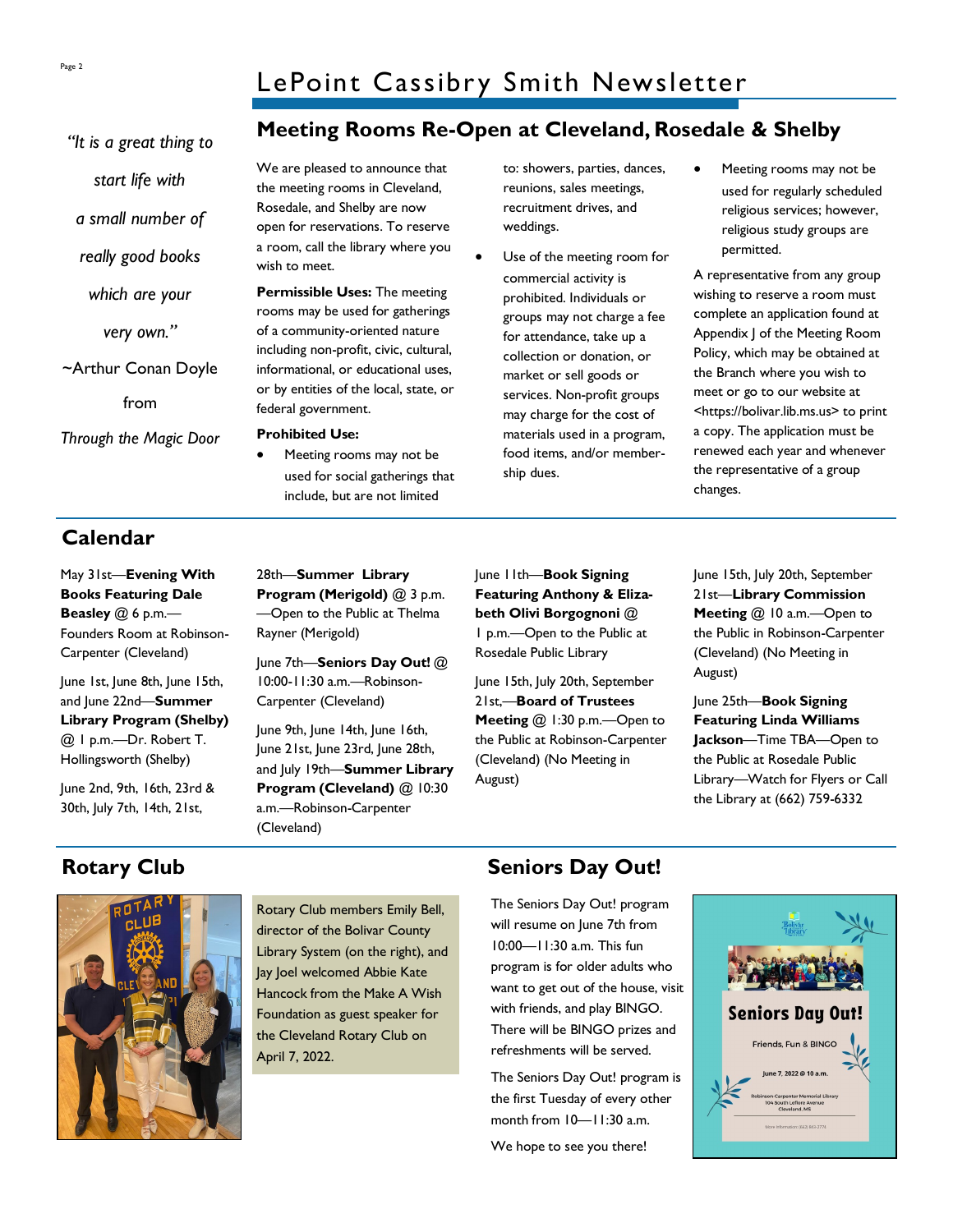## **Summer Library Programs Begin in June in Cleveland, Shelby, and Merigold**



Summer is almost here and there is an Ocean of Possibilities with the Summer Library Program!

Bobbie, Marie, and Rachel have planned a bunch of fun activities for children at their libraries. In Cleveland, the program is for kids entering grades 1st through 6th, but in Shelby and Merigold, the programs are for kids of all ages.

**In Cleveland, registration is required and may be** 

**completed at the Robinson-Carpenter Memorial Library Monday through Friday from 9 a.m. to 5 p.m. up through the first program. All Cleveland programs are from 10:30 a.m. to 12 p.m.:**

- June 9th—Todd Davis talks about water sports and kayaking specifically.
- June 14th & 16th-Shark Week and an Origami **Challenge**
- June 21st—Wanda Woodard from MDOT
	- June 23rd—Hunter Kovac from the Cleveland Waste

Water Department

- June 28th-Ashley Kerr from Bolivar County Extension Services
- July 19th—Christopher Mathis, who is the Chief Meteorologist from the Delta News

Call Bobbie for more info about programs at Robinson-Carpenter Memorial Library in Cleveland at (662) 843-2774, extension 105.

**In Shelby, registration is not required and all programs are from 1 p.m. to 2 p.m.:**

- June 1st-Crafts and **Activities**
- June 8th—Crafts and **Activities**
- June 15th—Crafts and **Activities**

• June 22nd—Crafts and **Activities** Call Marie for more info

about programs at Dr. Robert T. Hollingsworth Public Library in Shelby at (662) 398-7748.

**In Merigold, registration is also not required and all programs begin at 3 p.m.:**

- June 2nd, July 7th— Bead Making
- June 9th, July 14th— Fun With Plarn! (Plarn is plastic yarn.)
- June 16th, July 21st— Simple Book Binding
- June 23rd, July 28th— Starburst Wrapping Jewelry
- June 30th— Magazine Crafts

Call Rachel for more info about programs at Thelma Rayner Memorial Library in Merigold at (662) 748- 2105.

*"Libraries are the thin red line between civilization and barbarism."* ~Neil Gaiman

## **Looking for a Good Book?**

**Samantha:** *Mrs. England* by Stacey Hall. In 1904, wealthy couple Charles and Lillian England of West Yorkshire hire Ruby May to be there new nanny. Ruby May, who looking for a fresh start and is hopeful about her new position, finds their home Hardcastle House a bit isolated and Mrs. England a little—well, off. And while Mr. England is quite warm and welcoming—the staff sure isn't. A series of strange events soon turns an odd situation into a sinister one. I recommend *Mrs. England* if you like books about secrets—the book is basically about a family that is full of secrets and a nanny they hired, who has a secret of her own. . . (Fiction— Print)

**Martha:** *Never Fall for Your Fiancé* by Virginia Heath. Set in Regency England, it's laugh out loud funny and also very touching. The hero invents a "fake" fiancé to get his mother, who lives in America, off his back about marrying. Then his mother writes that she is coming to visit and wants to meet his fiancé! With a fortnight to figure out what to do, he hires a fiancé, of course!! This is where the fun begins because he's been writing his mother for two years about his fiancé! Unfortunately, mum shows up in two days instead of two weeks!! I really enjoyed this one and look forward to reading more from her. (Fiction—Large Print)

**Tamara:** *Sisters of the Undertow : A Novel* by Mississippi author Johnnie Bernhard. A heartbreaking study of two sisters who are very different and one sister's inability to reconcile her feelings of abandonment and seething resentment she harbors for her parents and her loving but different sister. The author perfectly captures Kim's angst and inability to change. Kim knows she isn't being fair or rational—but she still can't change her feelings. It takes an event of

monumental proportions to bring about a change. Difficult to read because it rings so true and a very good book! (Fiction—Print)

**Tamara:** *The Last Taxi Driver* by Mississippi author Lee Durkee. This book is hilariously funny, unrelentingly depressing, and heartbreaking—often, all at the same time. A view of what life looks like when you are down on your luck due to age, illness, drug addiction, the harshness of life in general, usually combined with the lack of money, and how difficult life is to survive in these circumstances. We experience this from the perspective of a taxi driver, who is struggling to understand Buddhism, reads Shakespeare, sees UFOs, is obsessed with Bigfoot—and who also happens to be very down on his luck. Excellent book! ADVISORY: There is a lot of profanity, as well as illegal drug use in this book. (Fiction—Print)